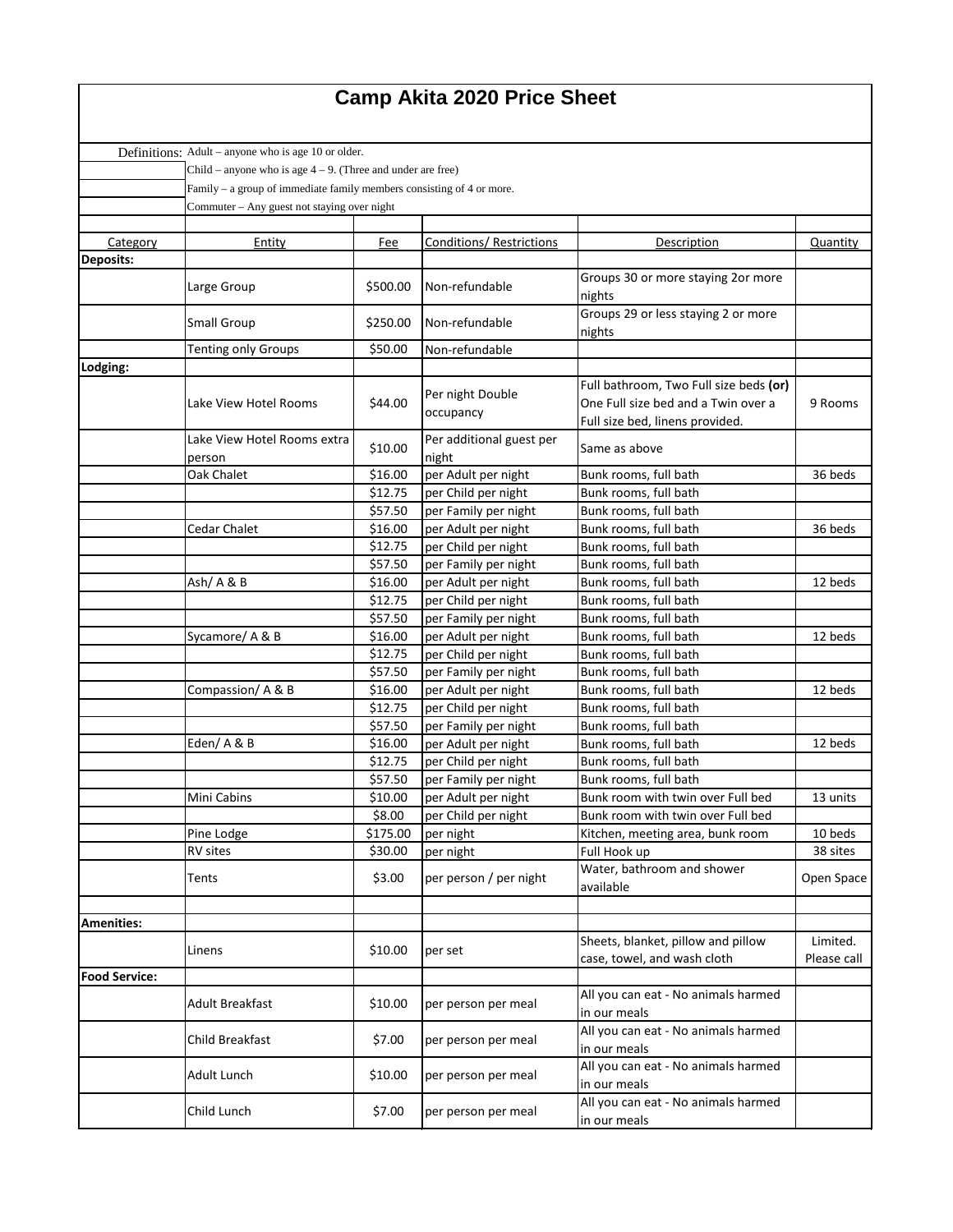|                       | <b>Adult Supper</b>                            | \$10.00                                    | per person per meal                                                         | All you can eat - No animals harmed<br>in our meals                                                                                                                                                        |           |
|-----------------------|------------------------------------------------|--------------------------------------------|-----------------------------------------------------------------------------|------------------------------------------------------------------------------------------------------------------------------------------------------------------------------------------------------------|-----------|
|                       | Child Supper                                   | \$7.00                                     | per person per meal                                                         | All you can eat - No animals harmed<br>in our meals                                                                                                                                                        |           |
|                       | <b>Adult Brunch</b>                            | \$12.00                                    | Per person per meal                                                         | All you can eat - No animals harmed<br>in our meals                                                                                                                                                        |           |
|                       | Child Brunch                                   | \$8.00                                     | Per person per meal                                                         | All you can eat - No animals harmed<br>in our meals                                                                                                                                                        |           |
|                       | Brown Bag meal                                 | \$10.00                                    | Per person per meal                                                         |                                                                                                                                                                                                            |           |
|                       | <b>Adult Banquet</b>                           | \$18.00                                    | Per person per meal                                                         | Call Food Service Director for meal<br>options. Price also includes table<br>clothes and center piece.                                                                                                     |           |
|                       | Child Banquet                                  | \$15.00                                    | Per person per meal                                                         |                                                                                                                                                                                                            |           |
|                       | Snacks/Refreshments                            | \$5.00                                     | per person per meal                                                         | Options: A drink and finger food                                                                                                                                                                           |           |
|                       | <b>Groups with less than 30</b><br>meal guests |                                            | 20% up charge                                                               | Applied to total cost of meals served.                                                                                                                                                                     |           |
|                       | <b>Meal Guarantee (MG) late</b><br>fee         |                                            | 10% up charge                                                               | Applied to total meals served.<br>Based on lowest adult meal rate.<br><b>Meal guarantee forms must be</b><br>submitted at leaset 15 days<br>before the start of event date.                                |           |
|                       | <b>Groups with less than 90%</b><br>of MG      |                                            | 90% of MG at adult rate                                                     | Groups will be charged for Applied to meal counts lower than<br>10% of Guaranteed Meal Count                                                                                                               |           |
|                       | <b>Groups with more than</b><br>110% of MG     |                                            | <b>Groups will be charged</b><br>110% of adult meal rate<br>over 110% of MG | Applied to meal counts higher than<br>10% of Guaranteed Meal Count                                                                                                                                         |           |
| Kitchens:             |                                                |                                            |                                                                             |                                                                                                                                                                                                            |           |
|                       | Oak Kitchenette                                | \$30.00                                    | Per day                                                                     | Available to groups who wish to cook<br>for themselves.                                                                                                                                                    | $25 - 30$ |
|                       | Cedar Kitchenette                              | \$30.00                                    | Per day                                                                     | Available to groups who wish to cook<br>for themselves.                                                                                                                                                    | $25 - 30$ |
|                       | Pine Lodge Kitchen                             | \$50.00                                    | Per day                                                                     | Commercial Kitchen available to<br>groups who wish to cook for<br>themselves. Cooking utensils<br>provided.                                                                                                | 50        |
| <b>Meeting Rooms:</b> |                                                |                                            |                                                                             |                                                                                                                                                                                                            |           |
|                       | Lakeview Dining/ Meeting<br>Hall               | \$160~per<br>per hour                      | Per day or hour - No<br>day or \$40 charge if camp provides<br>meals        | Large open area for Meetings or<br>Eating that overlooks our Lake.<br>Groups using this area for both eating<br>and meetings will need to rearange<br>the room between the two if over 100<br>participants | Seats 200 |
|                       | Lakeview Staff Room                            | \$50 per<br>day or<br>\$12.50 per<br>hour  | Per day or hour                                                             | Medium size meeting room with large<br>counter space and sink. Can also be<br>set up as a recreational room<br>(foosball is availabe at this time.)                                                        | Seats 60  |
|                       | Pine Lodge                                     | \$50 per<br>day or<br>\$12.50 per<br>hour  | Per day or hour                                                             | One of the original buildings, it has a<br>small commercial size kitchen, small<br>open room, bathrooms, and a bunk<br>room that will sleep 8                                                              | Seats 50  |
|                       | <b>Pathfinder Pavilion</b>                     | $$50$ per<br>day or<br>\$12.50 per<br>hour | Per day or hour                                                             | This is a large recreation or meeting<br>area 80' X 135'                                                                                                                                                   |           |
| <b>Activities:</b>    |                                                |                                            |                                                                             |                                                                                                                                                                                                            |           |
|                       | <b>Hiking trails</b>                           | Free                                       |                                                                             |                                                                                                                                                                                                            |           |
|                       |                                                |                                            |                                                                             |                                                                                                                                                                                                            |           |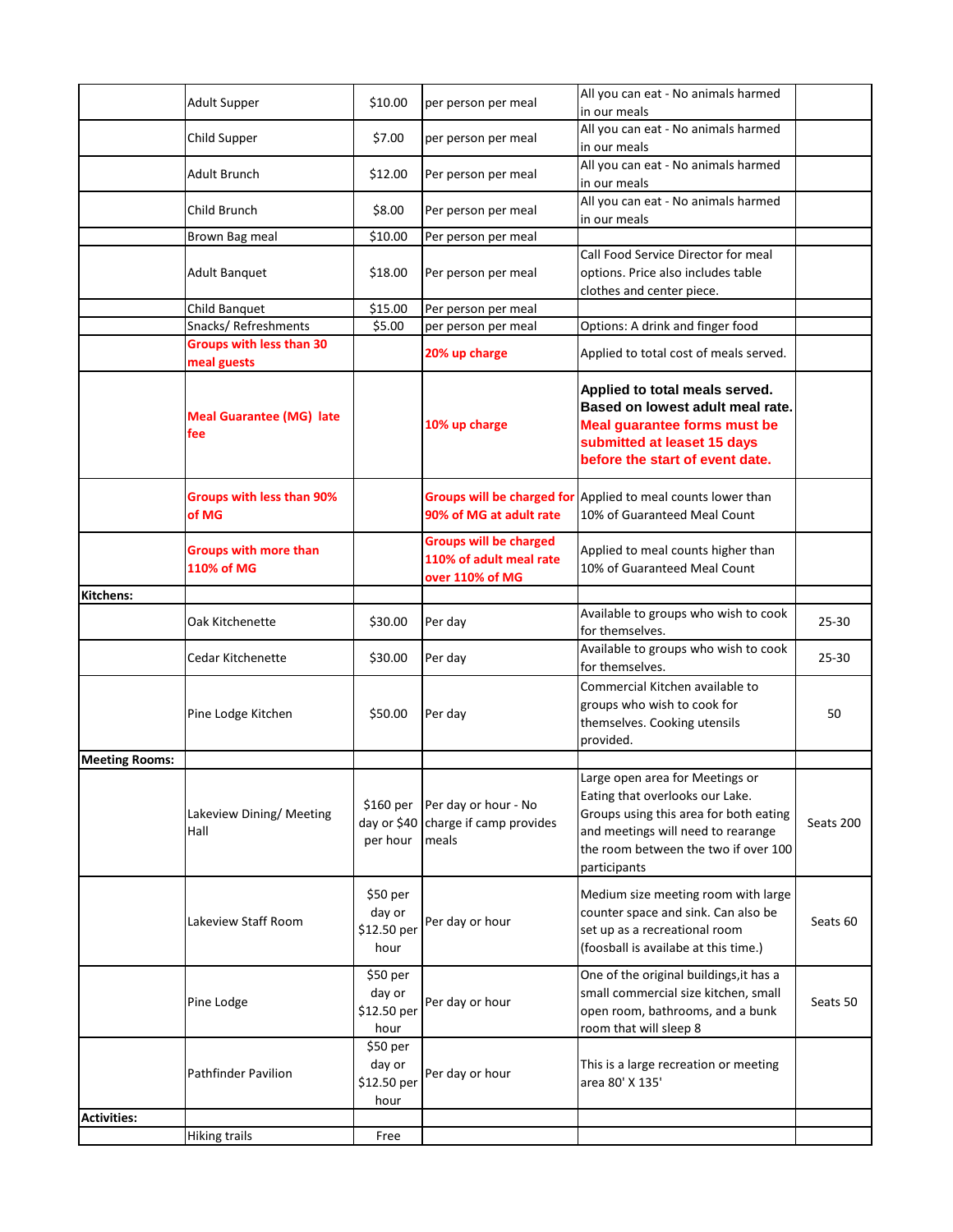| <b>Frisbee Golf</b>                                   | Free    |                                                                                                                                                          | 9 Baskets convently located near the<br>main lodge. Frisbee's provided or<br>bring your own                                                                                                                                        |  |
|-------------------------------------------------------|---------|----------------------------------------------------------------------------------------------------------------------------------------------------------|------------------------------------------------------------------------------------------------------------------------------------------------------------------------------------------------------------------------------------|--|
| <b>Outdoor Basketball</b>                             | Free    |                                                                                                                                                          | Balls provided or bring your own                                                                                                                                                                                                   |  |
| Soccer Field                                          | Free    |                                                                                                                                                          | Balls provided or bring your own                                                                                                                                                                                                   |  |
| Volleyball                                            | Free    | <b>Coming</b>                                                                                                                                            | Balls provided or bring your own                                                                                                                                                                                                   |  |
| Swimming                                              | Free    | <b>Camp does not</b><br>provide lifeguards<br>outside of summer<br>camp. Closed October<br>through April. Closed<br>during thunderstorms or<br>high wind | This event requires Leaders to inform<br>parents that they are responsible for<br>the safety of their children and all<br>posted regulations must be obeyed.<br><b>Lifegaurds are provided durring</b><br>summer camp season only. |  |
| <b>Small Boats</b>                                    | \$40.00 | Per day / Closed during<br>thunderstorms or high<br>wind. Life jackets must<br>be worn by all<br>participants                                            | <b>This activity Requires Adult</b><br><b>Supervision provded by rental</b><br>group. Those under 10 years of<br>age must be accompanied by an<br>adult in the boat.                                                               |  |
| Climbing wall set-up Fee + 1<br>activity hour         | \$70.00 | Per day / Closed during<br>thunderstorms or high<br>wind (10 participants<br>minimum) Waiver<br>required                                                 | This event depends on: Certified<br>Facilitator availability and weather<br>permitting. This fee includes 1<br>hour of climbing. One time<br>charge if combined with Zip line                                                      |  |
| Climbing Wall additional<br>hours                     | \$50.00 | Per additional hour                                                                                                                                      | This event depends on: Certified<br>Facilitator availability and weather<br>permitting                                                                                                                                             |  |
| Zip line set-up Fee + $1$<br>activity hour            | \$70.00 | Per day / Closed during<br>thunderstorms or high<br>wind (10 participants<br>minimum) Waiver<br>required                                                 | This event depends on: Certified<br>Facilitator availability and weather<br>permitting. This fee includes 1<br>hour of Zip Linning. One time<br>charge if combined with<br><b>Climbing wall</b>                                    |  |
| Zip line additional hours                             | \$50.00 | Per additional hourhour                                                                                                                                  | This event depends on: Certified<br>Facilitator availability and weather<br>permitting                                                                                                                                             |  |
| Archery set -up Fee + $1$<br>activity hour            | \$60.00 | Per hour (6 participants<br>minimum) Waiver<br>required                                                                                                  | This event depends on: Certified<br>Facilitator availability and weather<br>permitting. This fee includes 1<br>hour of archery                                                                                                     |  |
| Archery additional hours                              | \$30.00 | Per additional hourhour                                                                                                                                  | This event depends on: Certified<br>Facilitator availability and weather<br>permitting                                                                                                                                             |  |
| Horses - Pony rides set-up<br>Fee $+$ 1 activity hour | \$70.00 | Per hour (4 participants<br>minimum) Waiver<br>required                                                                                                  | This is a pony led horse ride in the<br>riding arena. This activity depends on:<br>Camp Facilitator availability, weather<br>permitting and horse availability.<br>This fee includes 1 hour of pony<br>rides                       |  |
| Horses - Pony rides<br>additional hours               | \$40.00 | Per additional hourhour                                                                                                                                  | This activity depends on: Camp<br>Facilitator availability, weather<br>permitting and horse availability                                                                                                                           |  |